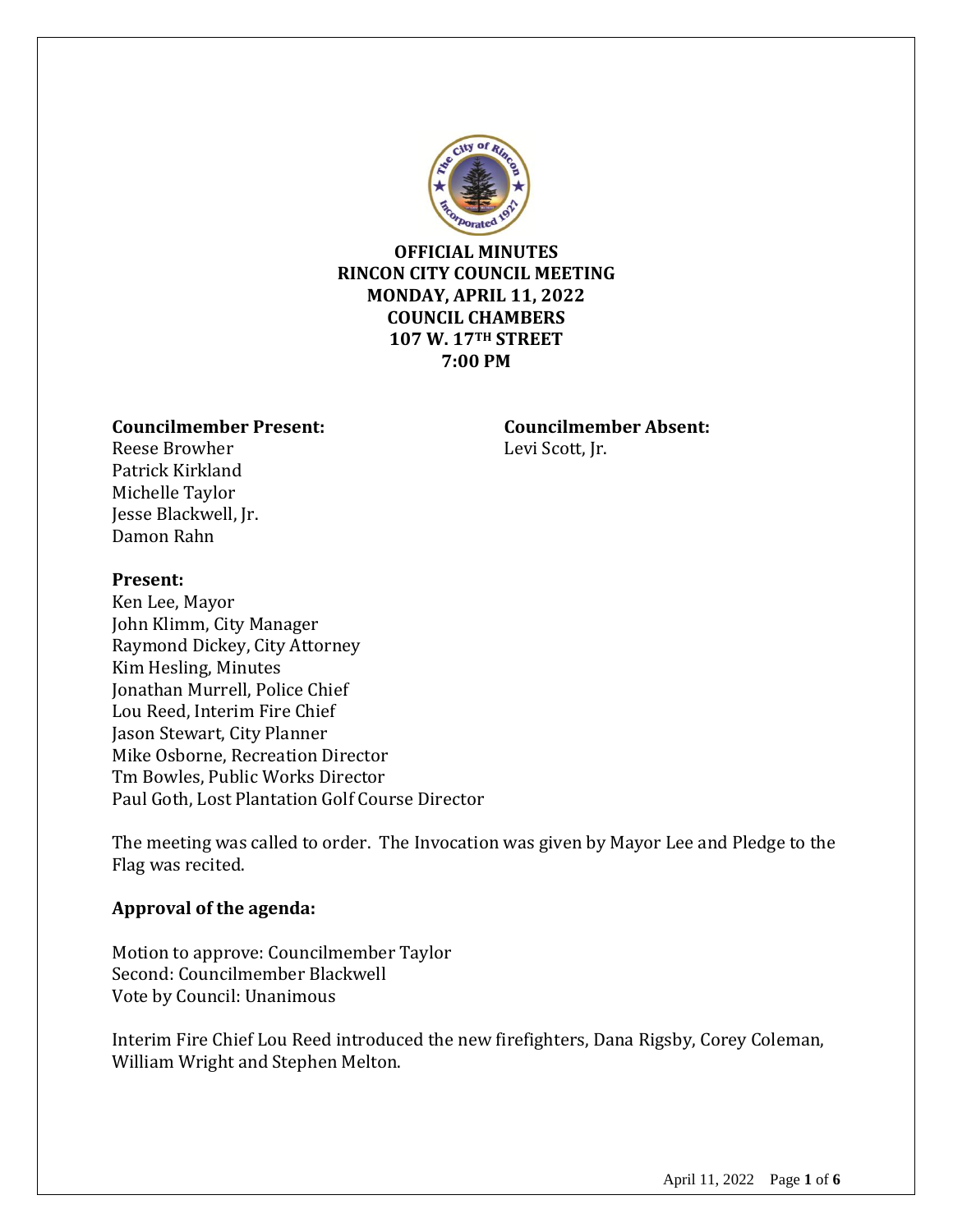# **Approval of the March 28, 2022 minutes:**

Motion to approve: Councilmember Rahn Second: Councilmember Blackwell Vote by Council: Unanimous

# **Public Hearing #1:**

*Turn meeting over to public hearing officer, Raymond Dickey:*

City Attorney Raymond Dickey opened the public meeting.

**Public Hearing on a petition filed by Kildare Land Company, LLC requesting a Zoning Map Amendment for 3 lots located on Twelfth Street and 1 lot off of Carolina to amend the zoning from OC (Office Commercial) to GC (General Commercial); the parcels are owned by Kildare Land Company, LLC. (Parcel #'s R2780001 at 0.86 acres, R2780002 at 0.86 acres, R2780004 at 1.997 acres and R2780005 at 2.03 acres)**

Public input: Attorney Dickey asked Jason Stewart if an ad was placed in the legal organ, property marked and were the nearby property owners notified, yes.

Joseph Burns, Clyo Kildare Road, owner of the property was present. Mr. Burns said now that they are marketing the property, most of the people are interested in General Commercial zoning. So that he does not have to come back before Council he would like to request the four lots be General Commercial. Mr. Stewart said Council needs to be mindful of how they want the corridor to develop. The Planning and Zoning Board recommended approval. Mayor Lee said the property is ending up different from what they thought it would be office buildings. Mr. Burns said there is some interest on one of the lots for an oil change express.

The public hearing was closed.

*Turn the meeting back over to Mayor Lee.*

**Vote on the first reading of a petition filed by Kildare Land Company, LLC requesting a Zoning Map Amendment for 3 lots located on Twelfth Street and 1 lot off of Carolina to amend the zoning from OC (Office Commercial) to GC (General Commercial); the parcels are owned by Kildare Land Company, LLC. (Parcel #'s R2780001 at 0.86 acres, R2780002 at 0.86 acres, R2780004 at 1.997 acres and R2780005 at 2.03 acres)**

Councilmember Kirkland asked about including this particular development into the CID development agreement. Attorney Dickey said you can move forward with this because it takes two readings, this won't become final until the second reading which will be two weeks away. Councilmember Kirkland made a motion with the stipulation that we include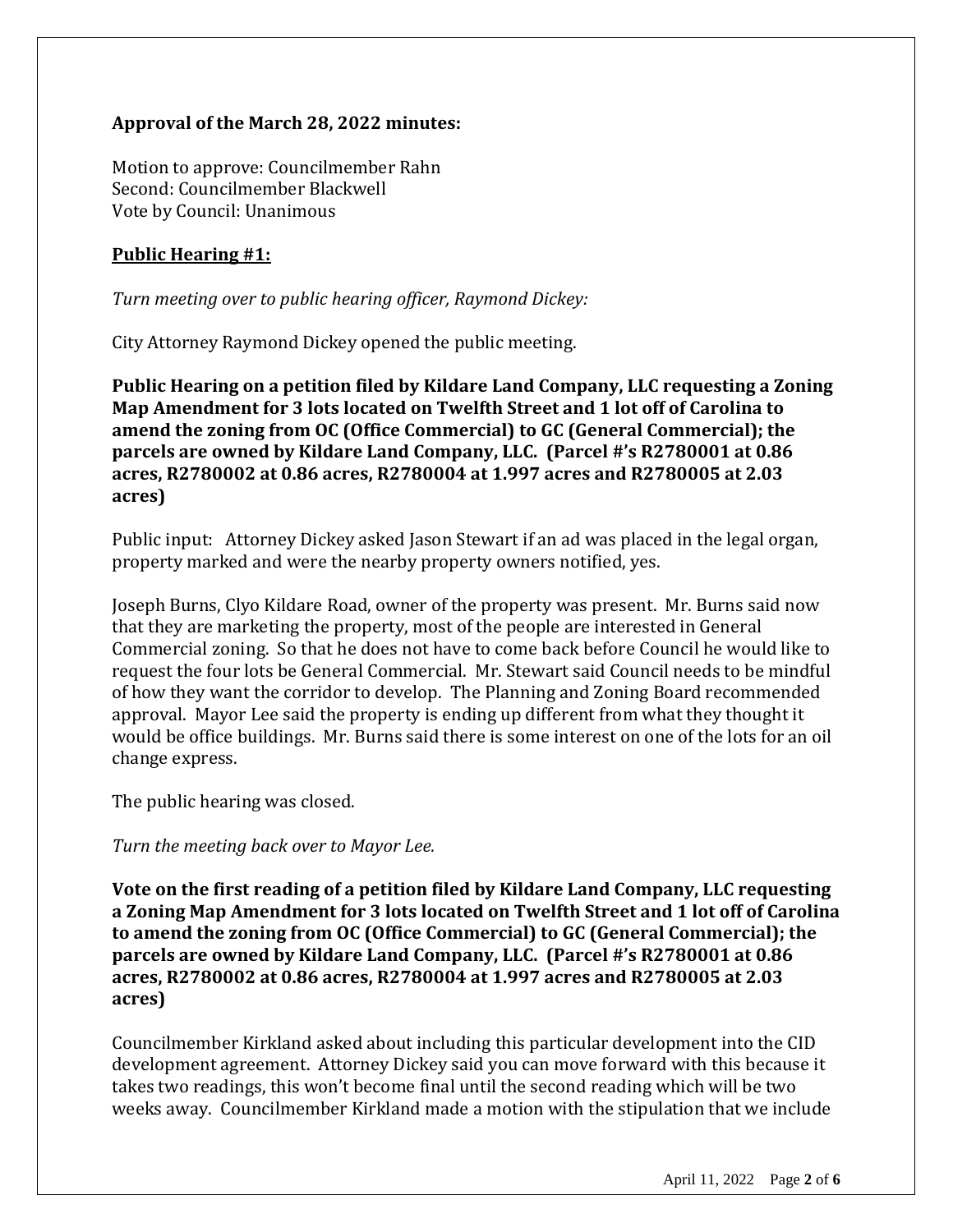this development into the CID and enter into a development agreement. Councilmember Browher said he wished we would have discussed this rather than throw it at him at the meeting that would have been the right thing to do.

Motion to approve and start the process to enter into a CID agreement with the developers: Councilmember Kirkland Second: Councilmember Taylor Vote by Council: Unanimous

# **Public Hearing #2:**

#### *Turn meeting over to public hearing officer, Raymond Dickey:*

City Attorney Raymond Dickey opened the public meeting.

# **Public Hearing on a petition filed by Gregory Howard requesting a variance to put a 4 foot open picket fence in his front yard, located at 215 Old Middleground Road. The property is owned by Gregory Howard. The property is zoned R4 (Residential). (Parcel # R2030004E00)**

Public input: Gregory Howard, property owner was present. Attorney Dickey asked was the property marked, nearby property owners notified and ad place in the legal organ. Mr. Stewart said yes. Mr. Howard said he purchased the house from his sister who lived there 35 years. In the last few years there have been security concerns. The neighbors were squatting and running extension cords to his house. There was a violent altercation in front yard between his sister and a neighbor. A month after the neighbor left a young man was murdered in the driveway. There is still traffic in and out of that house. There is an active walking path through the woods. Mr. Howard said his house has no back door. What he would like to do is build a 4 foot picket fence. Mr. Stewart said fences in front yard are prohibited by the Ordinance. Planning and Zoning recommended denial and amending the Ordinance. Staff does not feel this is a hardship. There was discussion on hardships and what constitutes a hardship. Mr. Stewart suggested going back and change the Ordinance if it is not relevant.

Ernest Murphy, 209 Middleground Road said he supports Mr. Howard.

The public hearing was closed.

*Turn the meeting back over to Mayor Lee.*

**Vote on a petition filed by Gregory Howard requesting a variance to put a 4 foot open picket fence in his front yard, located at 215 Old Middleground Road. The property is owned by Gregory Howard. The property is zoned R4 (Residential). (Parcel # R2030004E00)**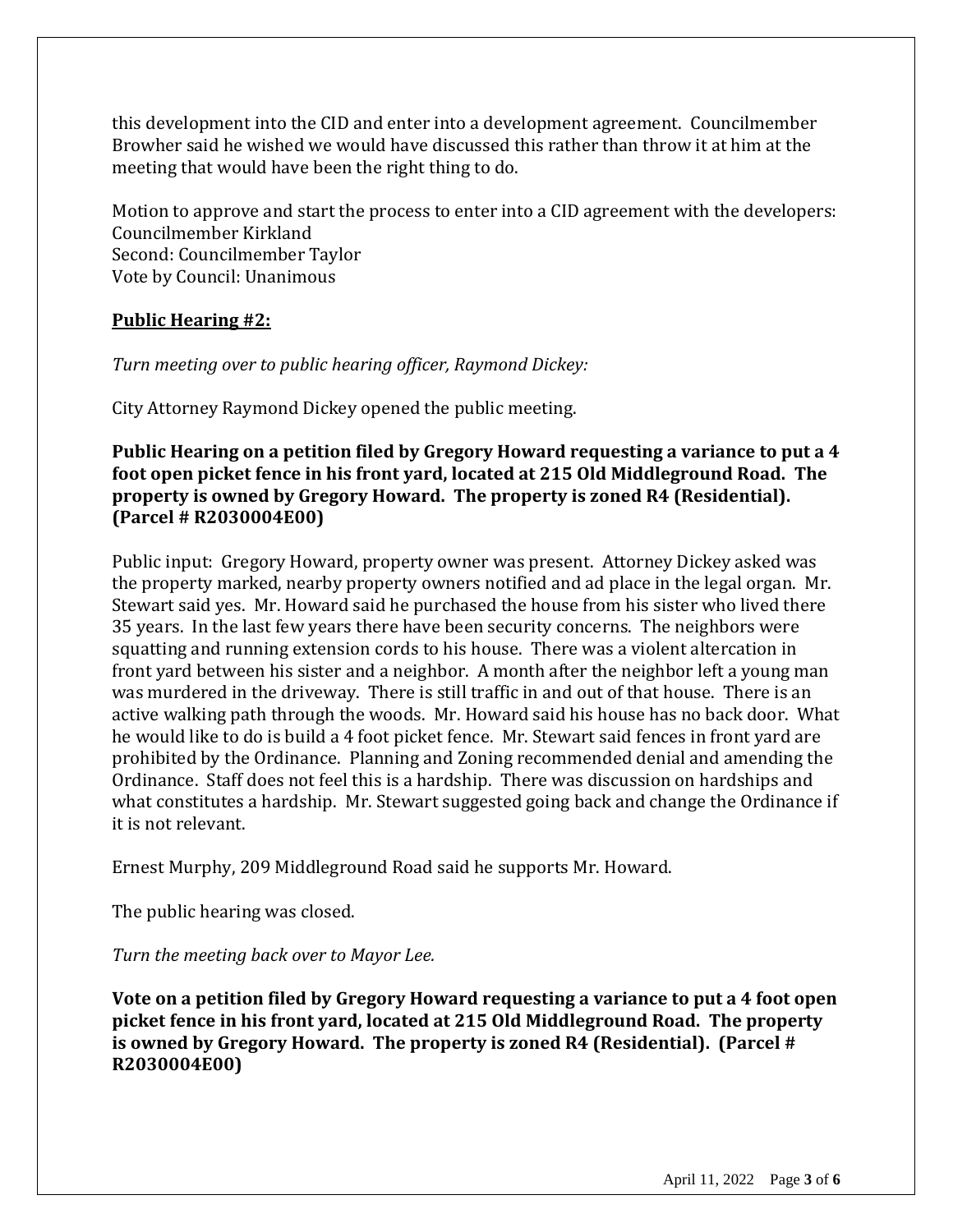Councilmember Browher made a motion to approve due to Mr. Howard's health issues and him having no backdoor and staff to change the existing Ordinance within the next two months. Councilmember Taylor seconded with the condition that the fence should be no more than 4 feet high with natural stain.

Motion to approve: Councilmember Brower Second: Councilmember Taylor Vote by Council: 4 yes votes Councilmember Kirkland voted no

#### **New Business:**

# **1. Request approval to pay M.E. Sack Engineering for engineering services associated with the expansion of the Wastewater Treatment Plant in the amount of \$7, 320.00. LI #506.4335.541453**

Motion to approve: Councilmember Rahn Second: Councilmember Blackwell Vote by Council: Unanimous

**Chief Murrell recognized Officer Courtney Aliffi and Corporal Zach Brown.** 

# **2. Request to approval of Budget Amendment 2021-01 to amend the FY 2021 General Fund Budget due to expenditures in excess of department budgets and reclassifications between departments.**

Mr. Klimm said each year to prepare for the City's audit we need to reconcile the completed 2021 budget. Overall we had a great financial year.

Motion to approve: Councilmember Kirkland Second: Councilmember Blackwell Vote by Council: Unanimous

# **3. Administrative Reports:**

**City Manager** – Mr. Klimm said there is need for an executive session; he wanted to mention an issue for Council to think about, that is with the track record of growth he thinks it is time to look at our roadways and come up with a roster of roads that we would like to make no truck routes; Councilmember Kirkland asked Mr. Klimm to bring recommendations to the workshop. Councilmember Rahn said would it be feasible to just label all City roads. Councilmember Browher asked about the curbing on Middleground and Highway 21, Mr. Bowles said they contractor did that and they are still working on the road.

**Chief of Police** – Chief Murrell gave an update on the donations. The total is \$10,000, Georgia Ports was a standalone for the range and the rest is for the K-9.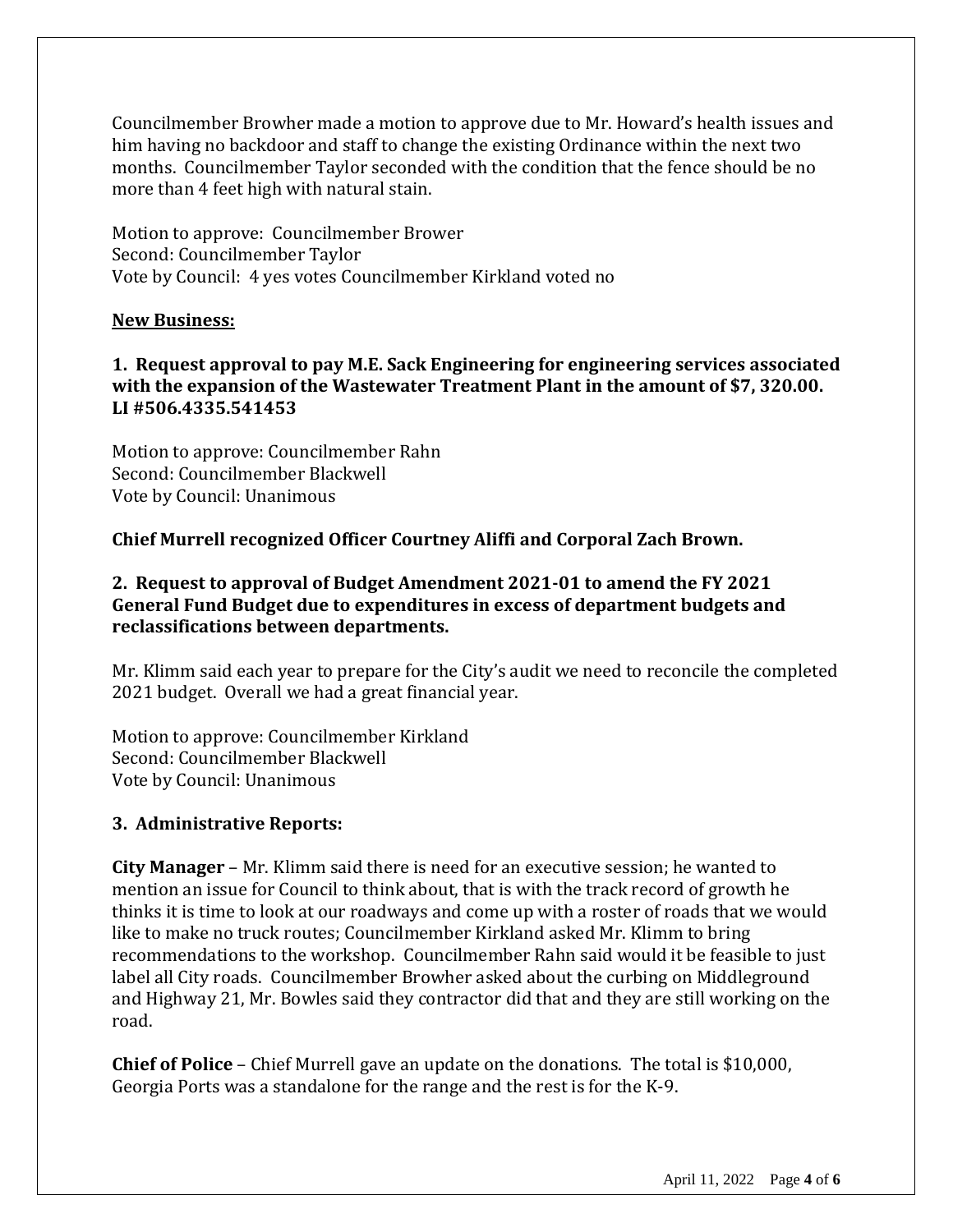**Fire Department** – Interim Chief Reed said the volunteers are running a first aid tent at fair; Wednesday morning they took their donations trailer to Bryan County.

**Building/Zoning Dept.** – Mayor Lee asked what is \$6,800 under miscellaneous on the department report, Mr. Stewart will follow up on that.

**Recreation Dept.** – Mike Osborne gave an update on the fair and passed out comparison from this year to last year fair totals.

**Water/Sewer/Public Works** – Mr. Bowles said there have been a lot of complaints about Hargray working within the utility easements. A couple he has spoken to and their yards have been cleaned up.

**Lost Plantation** - Paul Goth said they had 133 members at the end of March; 2,300 rounds have been played in March up 1,200 from last year; he will be introducing twilight rate; they have two tournaments coming up, Baby JJ fundraising and the Rotary tournament. Councilmember Kirkland mentioned the speeders on that road.

**Mayor and Council** - Councilmember Taylor introduced new potential slogans for the City; she is working with Mr. Stewart about landscaping at City Hall. Mayor Lee read a letter from Congressman Buddy Carter congratulating the City of Rincon on being recognized by 24/7 Wall Street as being one of the best cities to live in the south.

# **4. Executive session to discuss personnel, pending litigation, attorney client privilege, and real estate.**

Motion: Councilmember Blackwell Second: Councilmember Browher Vote by Council: Unanimous

Motion to return to meeting: Councilmember Kirkland Second: Councilmember Blackwell Vote by Council: Unanimous

# **5. Follow the statutes of executive session, to put on file an executive session affidavit and resolution.**

Motion to approve: Councilmember Blackwell Second: Councilmember Browher Vote by Council: Unanimous

#### **6. Take any action that is needed on the items from executive session.**

No action taken.